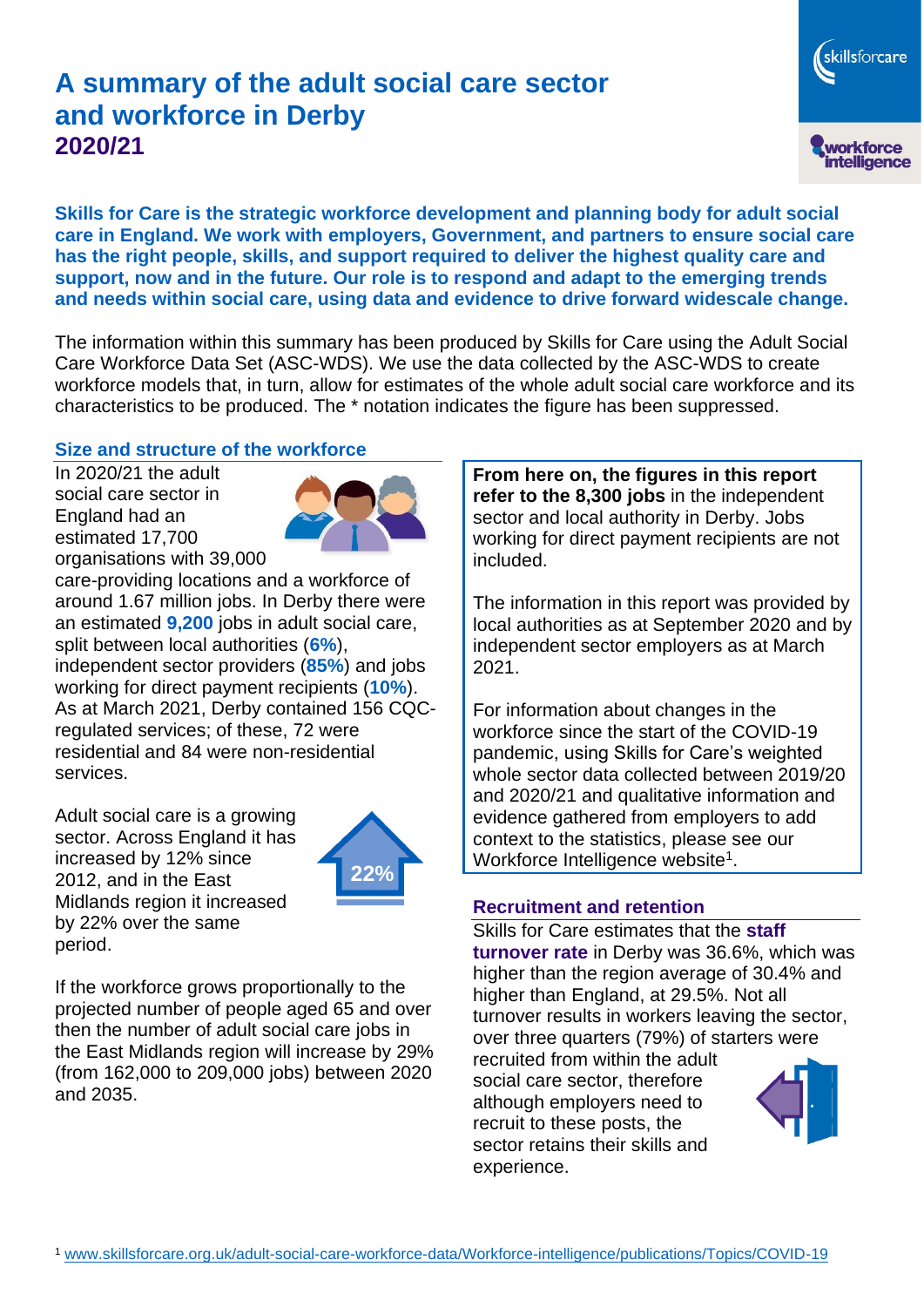Adult social care has an experienced 'core' of workers. Workers in Derby had on average **8.2 years of experience in the sector** and 84% of the workforce had been working in the sector for at least three years.

Using both workforce intelligence evidence and our links with employers and stakeholders across England, we know that recruitment and retention is one of the largest issues faced by employers. We have many resources and tools available to help, for example the 'Values-based recruitment and retention toolkit'<sup>2</sup> and 'Seeing potential: widen your talent pool'. <sup>3</sup> For more information please visit: [www.skillsforcare.org.uk/recruitment-retention](http://www.skillsforcare.org.uk/recruitment-retention)

#### **Employment information**

We estimate Derby had **8,300** adult social care jobs employed in the local authority and independent sectors. These included 650 managerial roles, 300 regulated professionals, 6,400 direct care (including 5,500 care workers), and 1,000 other-non-care proving roles.

The average number of **sickness days** taken in the last year in Derby was 9.4, (9.6 in East Midlands and 9.5 across England). With an estimated directly employed workforce of 7,500, this would mean employers in Derby lost approximately **70,000 days to sickness in 2020/21**. In England levels of staff sickness have nearly doubled over the course of the pandemic between 2019/20 and 2020/21, in total around 6 million extra days were lost to sickness than in the year before.

Almost a third (28%) of the workforce in Derby were on zero-hours contracts. Around a half (53%) of the workforce usually worked fulltime hours and 47% were part-time.

### **Chart 1. Proportion of workers on zero hours contracts by area**

**England** East Midlands Derby



### **Workforce demographics**

The majority (80%) of the workforce in Derby were female, and the average age was 41.9 years old. Workers aged 24 and



under made up 10% of the workforce and workers aged over 55 represented 20%. Given this age profile approximately 1,700 people will be reaching retirement age in the next 10 years.

Nationality varied by region, in England 83% of the workforce identified as British, while in the East Midlands region this was 88%. An estimated 82% of the workforce in Derby identified as British, 6% identified as of an EU nationality and 13% a non-EU nationality, therefore there was a higher reliance on non-EU than EU workers.

### **Pay**



Table 1 shows the full-time equivalent annual or hourly pay rate of selected job roles in Derby (area), East Midlands (region) and England. All figures

represent the independent sector as at March 2021, except social workers which represent the local authority sector as at September 2020. At the time of analysis, the National Living Wage was £8.72.

#### **Table 1. Average pay rate of selected job roles by area**

|                                 | England | Region  | Area    |
|---------------------------------|---------|---------|---------|
| Full-time equivalent annual pay |         |         |         |
| Social Worker <sup>t</sup>      | £37,100 | £35,400 | £43,300 |
| Registered nurse                | £33,600 | £33,000 | £31,000 |
| Hourly pay                      |         |         |         |
| National Living<br>Wage         | £8.72   | £8.72   | £8.72   |
| Senior care worker              | £10.00  | £9.75   | £9.77   |
| Care worker                     | £9.29   | £9.21   | £9.19   |
| Support and<br>outreach         | £9.53   | £9.22   | £9.08   |

†Local authority social workers only.

Please note that pay varies by sector, with local authority pay generally being higher than independent sector pay.

[www.skillsforcare.org.uk/vba](http://www.skillsforcare.org.uk/vba)